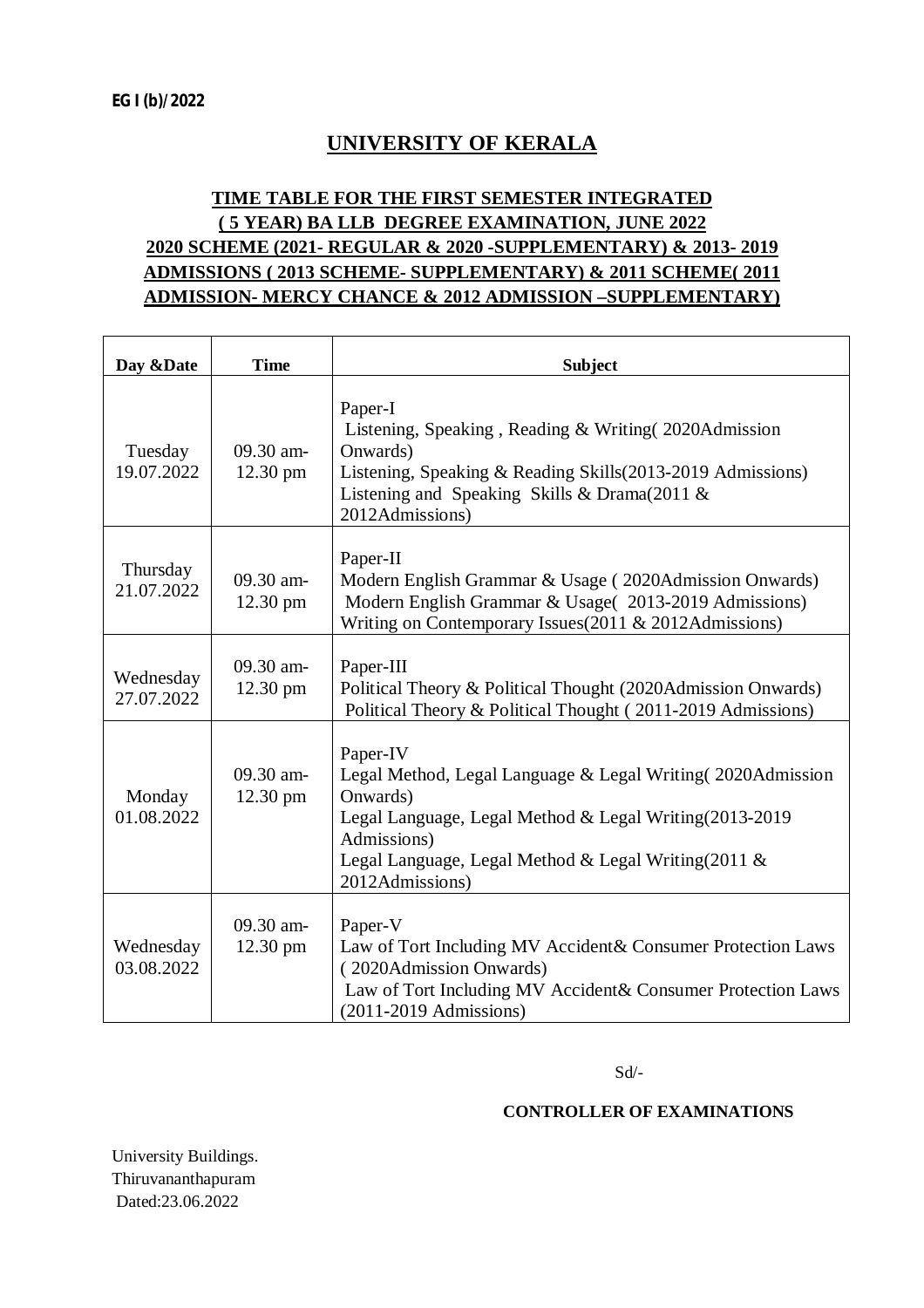## **UNIVERSITY OF KERALA TIME TABLE FOR THE FIRST SEMESTER INTEGRATED ( 5 YEAR) B.COM LLB DEGREE EXAMINATION, JUNE 2022 2020 ADMISSIONS ONWARDS(2021- REGULAR & 2020 -SUPPLEMENTARY) (2020 SCHEME) & 2013- 2019 ADMISSIONS ( 2013 SCHEME- SUPPLEMENTARY)**

| Day & Date              | <b>Time</b>           | <b>Subject</b>                                                                                                                                                                                                                                                                                                                                                                                                                                               |
|-------------------------|-----------------------|--------------------------------------------------------------------------------------------------------------------------------------------------------------------------------------------------------------------------------------------------------------------------------------------------------------------------------------------------------------------------------------------------------------------------------------------------------------|
| Tuesday<br>19.07.2022   | 09.30 am-<br>12.30 pm | Paper-I<br>Listening, Speaking, Reading & Writing (2020Admission<br>Onwards)<br>Listening, Speaking & Reading Skills(2013-2019 Admissions)                                                                                                                                                                                                                                                                                                                   |
| Thursday<br>21.07.2022  | 09.30 am-<br>12.30 pm | Paper-II<br>Additional Language Malayalam/Hindi/French<br>a. Novel Nadakam, Sanchara Sahithyam (2020Admissions<br>Onwards - Common for 2013-2019Admissions)<br>b. FR 1111.2 Additional Language -French (2020Admission<br><b>Onwards</b> )<br>Communication Skills in French (2013-2019Admissions)<br>c. HN 1111.2 Prose, Commercial Hindi & Letter Writing<br>(2020Admission Onwards)<br>Prose, Commercial Hindi & Letter Writing (2013-<br>2019Admissions) |
| Wednesday<br>27.07.2022 | 09.30 am-<br>12.30 pm | Paper-III<br>Methodology & Perspectives of Business Education<br>(2020Admission Onwards)<br>Methodology& Perspectives of Business Education (2013-<br>2019Admissions)                                                                                                                                                                                                                                                                                        |
| Monday<br>01.08.2022    | 09.30 am-<br>12.30 pm | Paper-IV<br>Legal Method, Legal Language & Legal Writing (2020Admission<br>Onwards)<br>Legal Language, Legal Method & Legal Writing (2013 -<br>2019Admissions)                                                                                                                                                                                                                                                                                               |
| Wednesday<br>03.08.2022 | 09.30 am-<br>12.30 pm | Paper-V<br>Law of Tort Including MV Accident& Consumer Protection Laws<br>(2020Admission Onwards)<br>Law of Tort Including MV Accident& Consumer Protection Laws<br>$(2013 - 2019$ Admissions)                                                                                                                                                                                                                                                               |

#### **Sd/- CONTROLLER OF EXAMINATIONS**

University Buildings. Thiruvananthapuram Dated:23.06.2022